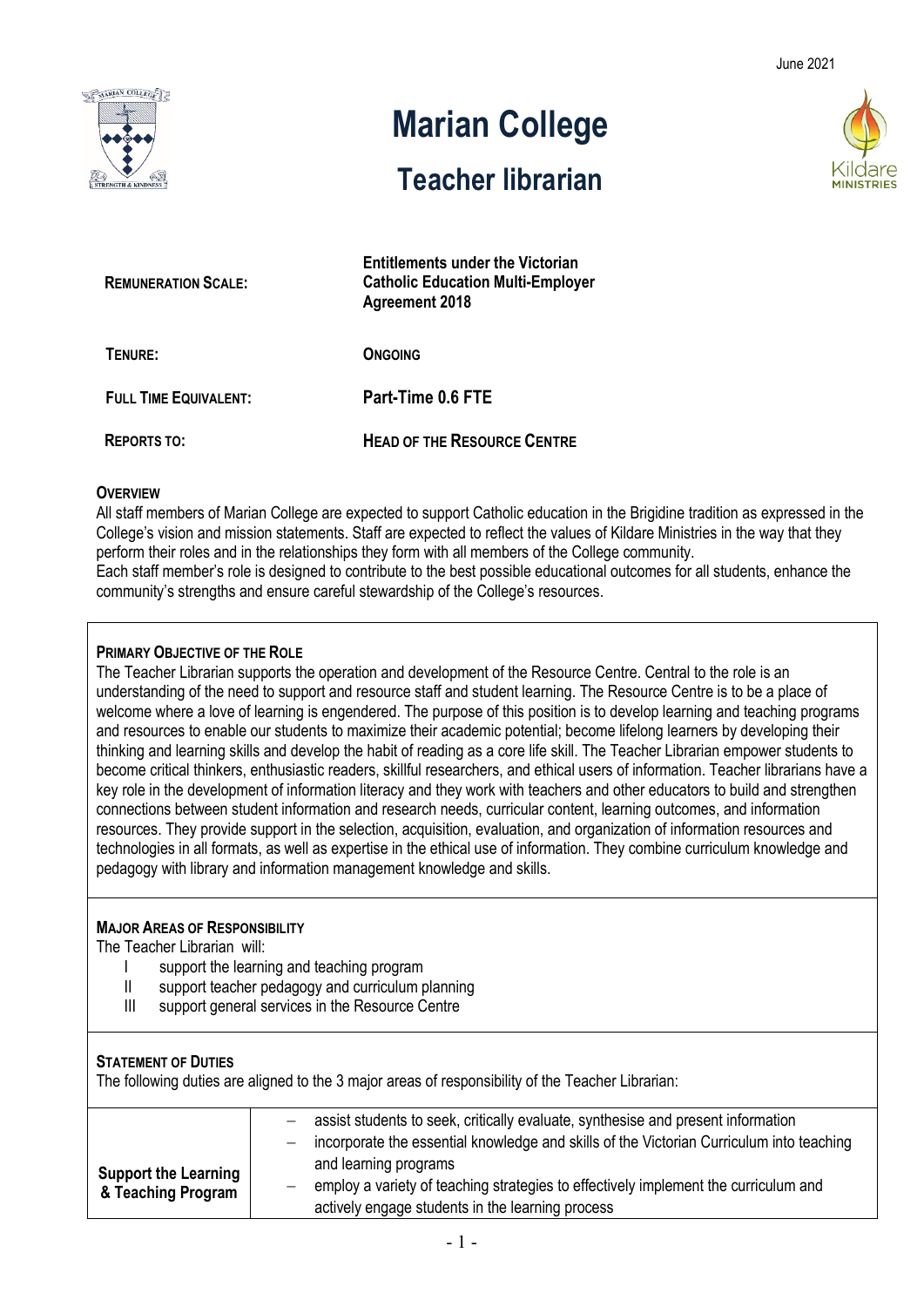|                                                                      | develop a stimulating, inclusive learning environment by using a variety of styles and<br>approaches to cater for individual learning needs and learning styles<br>provide opportunities for students to work in groups, individually or whole class<br>understand and accommodate the diverse learning needs of all students, including those<br>with a disability or special learning need<br>develop strategies to foster a love of reading and literature for leisure<br>help students use a range of resources and technologies<br>expose students to a range of genres in both print and digital formats and guide students<br>in their reading choices<br>develop and implement teaching programs for learning in a digital world<br>collaboratively plan and teach units of work with classroom teachers which incorporate an<br>appropriate range of information literacy and digital literacy skills<br>collaborate with teachers to locate appropriate resources, both online and text-based<br>develop and maintain local and global resources including the library website, LibGuides<br>Clickview and on-line databases |  |  |
|----------------------------------------------------------------------|----------------------------------------------------------------------------------------------------------------------------------------------------------------------------------------------------------------------------------------------------------------------------------------------------------------------------------------------------------------------------------------------------------------------------------------------------------------------------------------------------------------------------------------------------------------------------------------------------------------------------------------------------------------------------------------------------------------------------------------------------------------------------------------------------------------------------------------------------------------------------------------------------------------------------------------------------------------------------------------------------------------------------------------------------------------------------------------------------------------------------------------|--|--|
| <b>Support Teacher</b><br>Pedagogy and<br><b>Curriculum Planning</b> | be informed & proactive about current curriculum documents & developments, e.g.<br><b>Victorian Curriculum</b><br>actively promote student information literacy across the curriculum<br>support the Head of the Resource Centre<br>$\overline{\phantom{m}}$<br>support school leaders to integrate digital technologies into the curriculum<br>support teachers to develop literature based reading programs<br>collaborate with teachers and students to design and teach engaging inquiry and learning<br>experiences and that incorporate multiple literacies and foster critical thinking<br>participate in the implementation of collaboratively planned learning experiences by<br>providing group and individual instruction and evaluating activities<br>support and assist in the implementation of innovations in curriculum, pedagogy and<br>digital technologies into the learning environment                                                                                                                                                                                                                            |  |  |
| <b>Support General</b><br>Services in the<br><b>Resource Centre</b>  | provide a high quality, welcoming, responsive and proactive library service and learning<br>environment in which students feel confident that their information needs will be<br>addressed<br>ensure continued innovation in the Resource Centre, promoting a lifelong love of<br>learning, literacy and an appreciation and enjoyment of literature<br>employ strategies to maximise access to all resources<br>facilitate access to community resources and information services<br>ensure that the Resource Centre is multi-functional and a focal point for student learning<br>provide specialist assistance to students and staff in using Resource Centre resources<br>including LibGuides, eBooks and online databases<br>support in the facilitation of desk duty, general reference work, troubleshooting<br>technology issues for staff and students when required<br>understand copyright, fair use, and licensing of intellectual property, and assisting users<br>with their understanding and observance of the same                                                                                                    |  |  |
| <b>Other</b>                                                         | the Teacher Librarian will, at times, be required to undertake other duties related to the role as<br>directed by the Principal<br>in negotiation with the Principal it is possible for this role to evolve to capitalise on the<br>—<br>individual strengths and initiative of the person in the position                                                                                                                                                                                                                                                                                                                                                                                                                                                                                                                                                                                                                                                                                                                                                                                                                             |  |  |
| <b>QUALITIES AND CAPABILITIES</b>                                    |                                                                                                                                                                                                                                                                                                                                                                                                                                                                                                                                                                                                                                                                                                                                                                                                                                                                                                                                                                                                                                                                                                                                        |  |  |

The successful candidate will demonstrate a comprehensive range of the following: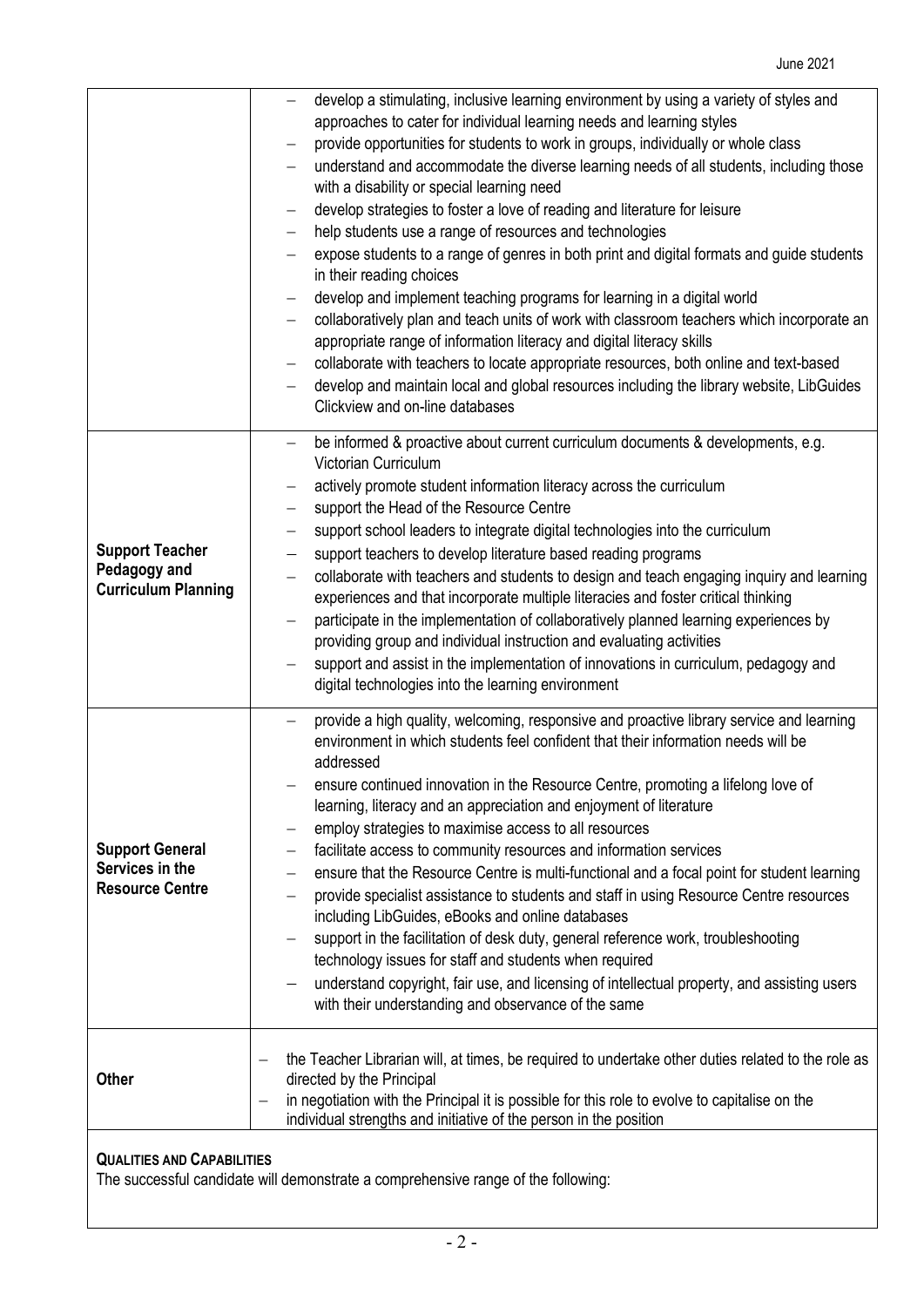#### **Commitment to Child Safety**

- an understanding and familiarity with legal obligations relating to child safety (e.g. mandatory reporting)
- an understanding of appropriate behaviours when engaging with children and adolescents
- a suitable person to engage in child-connected work

#### **Commitment to Justice**

- − a respect for the mission, identity and values of Kildare Ministries in the Brigidine Tradition as lived at Marian **College**
- − incorporate justice in all areas of College life and as such be an enabler for the Kildare Ministries Vision for Living Justice
- − ensure that staff members and students look to implement sustainability best practices within the College community

#### **Dispositions**

- − a respect for the mission, identity and values of Kildare Ministries in the Brigidine Tradition as lived at Marian College
- an openness to learning in all situations
- − willingness to continue to develop as a professional in the area of learning and teaching and school leadership
- − collaborative participation in professional relationships
- − a strong commitment to team work
- − embrace the need for accountability

# **Attributes**

- − a teaching style that is enabling and nurtures the growth of others through sharing and skills
- − the capacity to persevere in complex and stressful situations
- − a proven capacity to work independently and calmly in the face of changing priorities, deadlines and pressures
- − confidence and enthusiasm about the students and the College environment
- − a sense of humour and appreciation of the appropriate use of humour
- sensitivity when working with people from diverse cultural backgrounds

# **Knowledge and understandings**

- knowledge and expertise in the area of student and teacher learning, and the creation of supportive educational environments
- − extensive knowledge regarding contemporary teaching practices
- − understanding about different frameworks informing approaches to curriculum design and planning
- − knowledge and expertise in the leadership and management of a Contemporary Resource Centre

#### **Skills**

- − capacity as an exemplary and innovative teacher
- − capacity to provide learning style characterized by a desire for continuous improvement, reflective thinking and innovation
- − excellent organisational skills leading to effective, efficient and accountable work practices
- the ability to work collaboratively, flexibly, independently and creatively in a demanding environment
- highly developed interpersonal and communication skills demonstrating the ability to liaise and communicate effectively with people at all levels and from varying backgrounds
- the capacity to maintain professional relationships within the College
- excellent capabilities in the use of digital technologies
- the ability to integrate habits and practices of ongoing review and evaluation to ensure continuous improvement and development of the role and the learning and teaching program